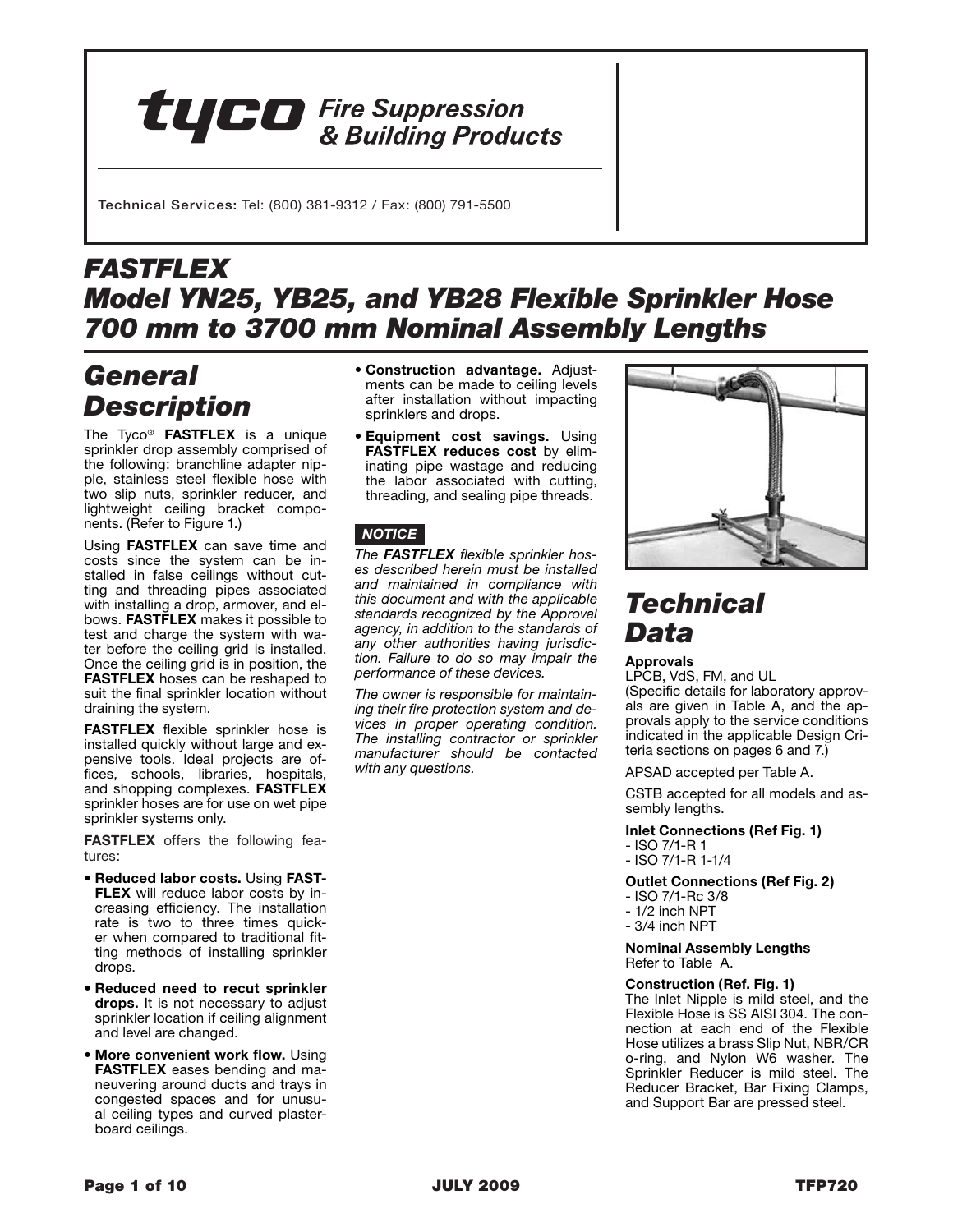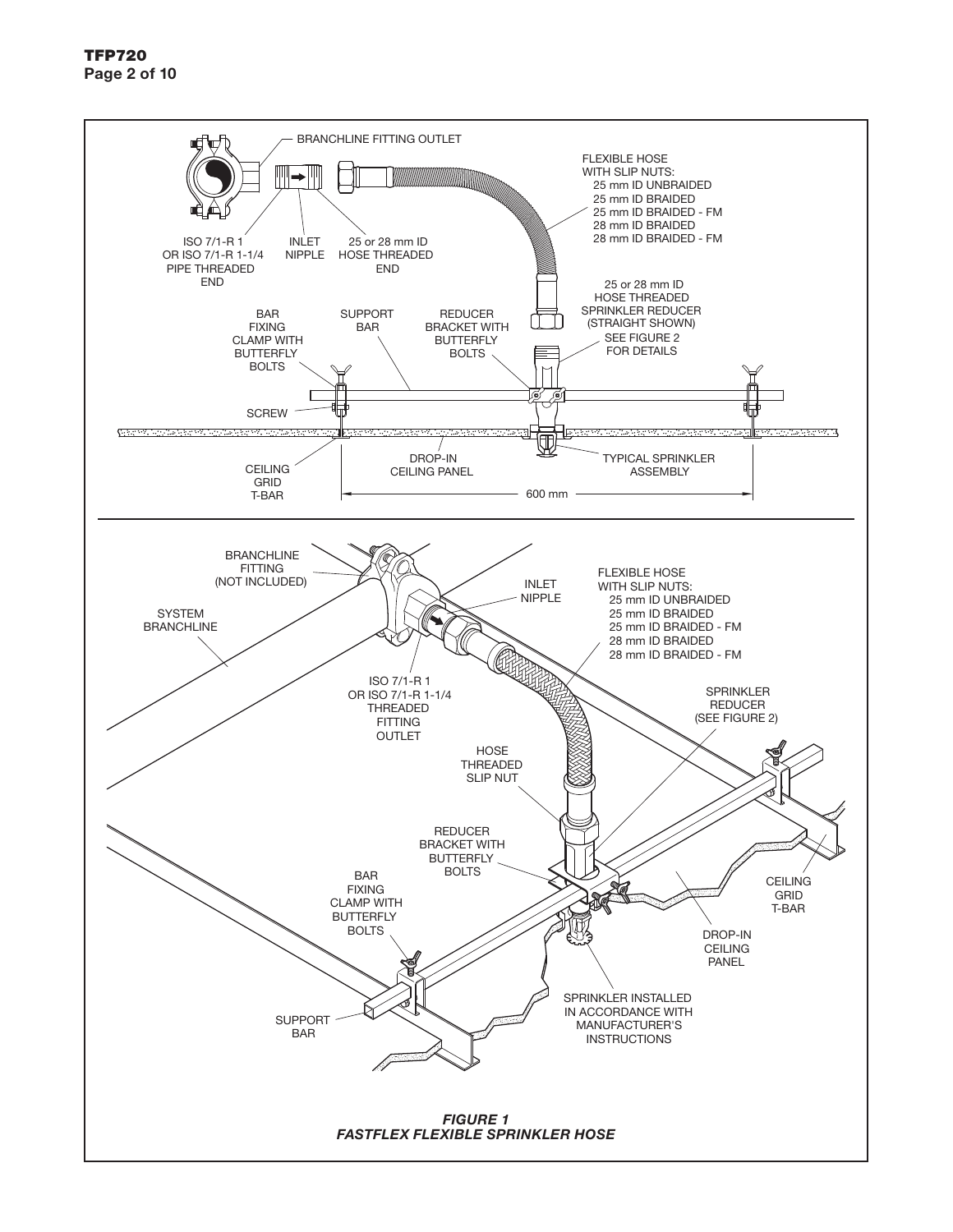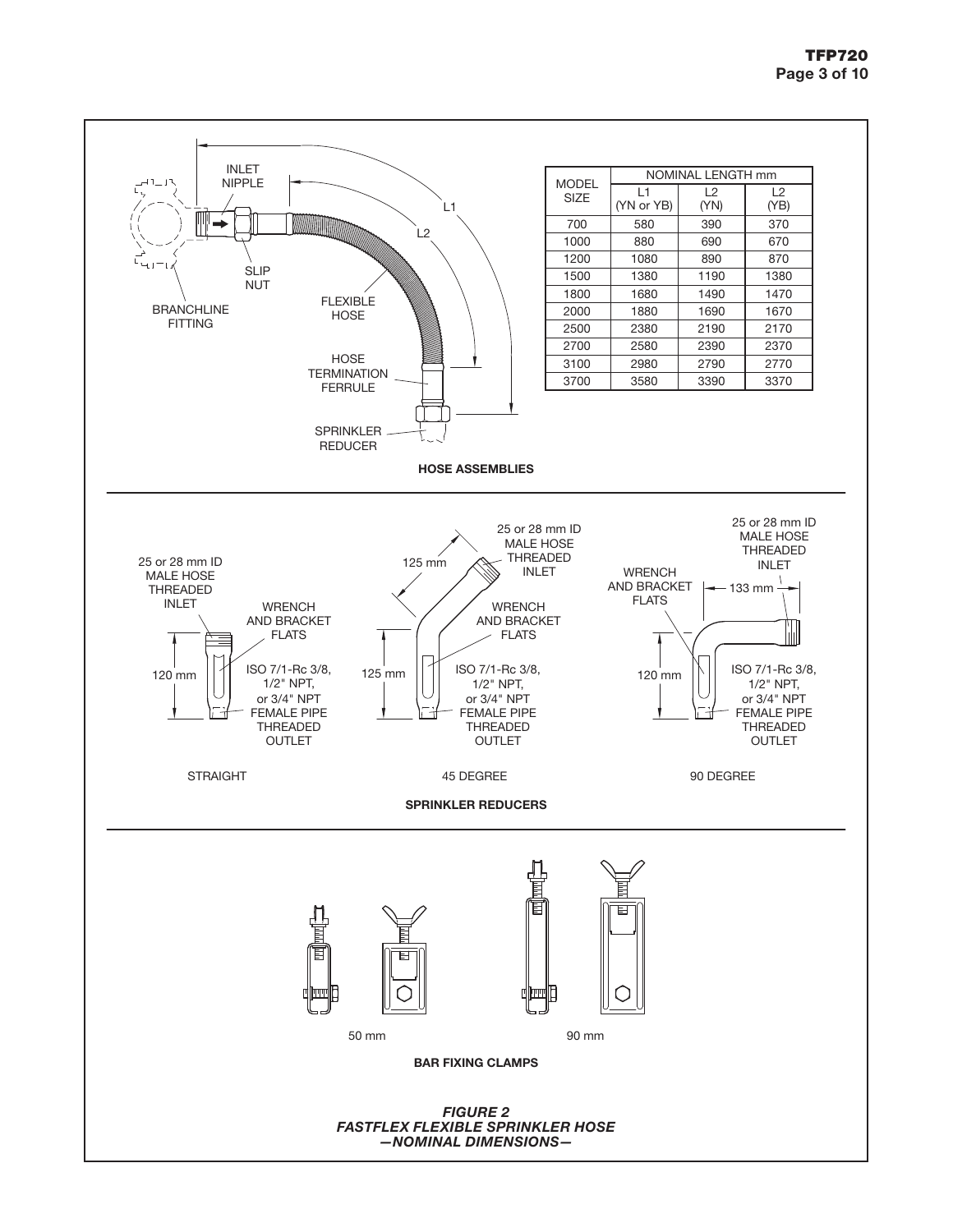|              |                   |                    |             | <b>LPCB</b>                                 |                |    | <b>VdS</b>                       |             |    | <b>FM</b>                               |            |    | UL*                                         |            | APSAD**                                     |                     |            |  |  |
|--------------|-------------------|--------------------|-------------|---------------------------------------------|----------------|----|----------------------------------|-------------|----|-----------------------------------------|------------|----|---------------------------------------------|------------|---------------------------------------------|---------------------|------------|--|--|
|              |                   | <b>Assembly</b>    |             | 50 and 90 mm                                |                |    | 50 and 90 mm                     |             |    | 50 and 90 mm                            |            |    | 50 mm                                       |            |                                             | 50 and 90 mm        |            |  |  |
| <b>Model</b> | <b>Type</b>       | Length in          |             | <b>Bar Fixing Clamp</b><br><b>Sprinkler</b> |                |    | <b>Bar Fixing Clamp</b>          |             |    | <b>Bar Fixing Clamp</b>                 |            |    | <b>Bar Fixing Clamp</b><br><b>Sprinkler</b> |            | <b>Bar Fixing Clamp</b><br><b>Sprinkler</b> |                     |            |  |  |
|              |                   | <b>Millimeters</b> |             | <b>Reducer Type</b>                         |                |    | Sprinkler<br><b>Reducer Type</b> |             |    | <b>Sprinkler</b><br><b>Reducer Type</b> |            |    | <b>Reducer Type</b>                         |            |                                             | <b>Reducer Type</b> |            |  |  |
|              |                   |                    | $0^{\circ}$ | $45^{\circ}$                                | $90^\circ$     | О° | 45°                              | $90^\circ$  | О° | $45^{\circ}$                            | $90^\circ$ | О° | $45^{\circ}$                                | $90^\circ$ | 0°                                          | 45°                 | $90^\circ$ |  |  |
| YN25-700     | Un-braided        | 700                | X           | X                                           | X              |    |                                  |             |    |                                         |            | x  |                                             |            | X                                           |                     |            |  |  |
| YN25-1000    | Un-braided        | 1000               | x           | X                                           | X              |    |                                  |             |    |                                         |            | X  |                                             |            | x                                           |                     |            |  |  |
| YN25-1200    | Un-braided        | 1200               | x           | X                                           | X              |    |                                  |             |    |                                         |            | X  |                                             |            | x                                           |                     |            |  |  |
| YN25-1500    | Un-braided        | 1500               | X           | $\pmb{\times}$                              | X              |    |                                  |             |    |                                         |            | X  |                                             |            | X                                           |                     |            |  |  |
| YN25-1800    | Un-braided        | 1800               | x           | X                                           | X              |    |                                  |             |    |                                         |            | X  |                                             |            |                                             |                     |            |  |  |
| YN25-2000    | Un-braided        | 2000               | X           | X                                           | X              |    |                                  |             |    |                                         |            |    |                                             |            |                                             |                     |            |  |  |
| YN25-2500    | Un-braided        | 2500               | X           | X                                           | X              |    |                                  |             |    |                                         |            |    |                                             |            |                                             |                     |            |  |  |
| YN25-2700    | Un-braided        | 2700               | x           | X                                           | X              |    |                                  |             |    |                                         |            |    |                                             |            |                                             |                     |            |  |  |
| YN25-3100    | Un-braided        | 3100               | x           | X                                           | $\pmb{\times}$ |    |                                  |             |    |                                         |            |    |                                             |            |                                             |                     |            |  |  |
| YN25-3700    | Un-braided        | 3700               | X           | X                                           | X              |    |                                  |             |    |                                         |            |    |                                             |            |                                             |                     |            |  |  |
| YB25-700     | <b>Braided</b>    | 700                |             |                                             |                | X  | X                                | X           |    |                                         |            | X  |                                             |            |                                             |                     |            |  |  |
| YB25-1000    | <b>Braided</b>    | 1000               |             |                                             |                | X  | X                                | X           |    |                                         |            | X  |                                             |            |                                             |                     |            |  |  |
| YB25-1200    | <b>Braided</b>    | 1200               |             |                                             |                | X  | X                                | X           |    |                                         |            | x  |                                             |            |                                             |                     |            |  |  |
| YB25-1500    | <b>Braided</b>    | 1500               |             |                                             |                | X  | X                                | X           |    |                                         |            | X  |                                             |            |                                             |                     |            |  |  |
| YB25-1800    | <b>Braided</b>    | 1800               |             |                                             |                | X  | X                                | $\mathsf X$ |    |                                         |            | X  |                                             |            |                                             |                     |            |  |  |
| YB25-2000    | <b>Braided</b>    | 2000               |             |                                             |                | X  | X                                | X           |    |                                         |            |    |                                             |            |                                             |                     |            |  |  |
| YB25-2500    | <b>Braided</b>    | 2500               |             |                                             |                | X  | X                                | $\mathsf X$ |    |                                         |            |    |                                             |            |                                             |                     |            |  |  |
| YB25-700     | Braided-FM        | 700                |             |                                             |                |    |                                  |             | X  |                                         |            |    |                                             |            |                                             |                     |            |  |  |
| YB25-1000    | <b>Braided-FM</b> | 1000               |             |                                             |                |    |                                  |             | X  |                                         |            |    |                                             |            |                                             |                     |            |  |  |
| YB25-1200    | Braided-FM        | 1200               |             |                                             |                |    |                                  |             | x  |                                         |            |    |                                             |            |                                             |                     |            |  |  |
| YB25-1500    | Braided-FM        | 1500               |             |                                             |                |    |                                  |             | X  |                                         |            |    |                                             |            |                                             |                     |            |  |  |
| YB25-1800    | Braided-FM        | 1800               |             |                                             |                |    |                                  |             | X  |                                         |            |    |                                             |            |                                             |                     |            |  |  |
| YB25-2000    | Braided-FM        | 2000               |             |                                             |                |    |                                  |             | X  |                                         |            |    |                                             |            |                                             |                     |            |  |  |
| YB25-2500    | Braided-FM        | 2500               |             |                                             |                |    |                                  |             | X  |                                         |            |    |                                             |            |                                             |                     |            |  |  |
| YB28-700     | <b>Braided</b>    | 700                |             |                                             |                | X  | x                                | X           |    |                                         |            | X  |                                             |            | X                                           |                     |            |  |  |
| YB28-1000    | <b>Braided</b>    | 1000               |             |                                             |                | X  | X                                | X           |    |                                         |            | X  |                                             |            | x                                           |                     |            |  |  |
| YB28-1200    | <b>Braided</b>    | 1200               |             |                                             |                | X  | X                                | X           |    |                                         |            | X  |                                             |            | X                                           |                     |            |  |  |
| YB28-1500    | <b>Braided</b>    | 1500               |             |                                             |                | x  | X                                | X           |    |                                         |            | x  |                                             |            | x                                           |                     |            |  |  |
| YB28-1800    | <b>Braided</b>    | 1800               |             |                                             |                | X  | X                                | X           |    |                                         |            | X  |                                             |            |                                             |                     |            |  |  |
| YB28-2000    | <b>Braided</b>    | 2000               |             |                                             |                | х  | х                                | х           |    |                                         |            |    |                                             |            |                                             |                     |            |  |  |
| YB28-2500    | <b>Braided</b>    | 2500               |             |                                             |                | х  | х                                | X           |    |                                         |            |    |                                             |            |                                             |                     |            |  |  |
| YB28-700     | Braided - FM      | 700                |             |                                             |                |    |                                  |             | X  |                                         |            |    |                                             |            |                                             |                     |            |  |  |
| YB28-1000    | Braided - FM      | 1000               |             |                                             |                |    |                                  |             | х  |                                         |            |    |                                             |            |                                             |                     |            |  |  |
| YB28-1200    | Braided - FM      | 1200               |             |                                             |                |    |                                  |             | X  |                                         |            |    |                                             |            |                                             |                     |            |  |  |
| YB28-1500    | Braided - FM      | 1500               |             |                                             |                |    |                                  |             | X  |                                         |            |    |                                             |            |                                             |                     |            |  |  |
| YB28-1800    | Braided - FM      | 1800               |             |                                             |                |    |                                  |             | X  |                                         |            |    |                                             |            |                                             |                     |            |  |  |
| YB28-2000    | Braided - FM      | 2000               |             |                                             |                |    |                                  |             | X  |                                         |            |    |                                             |            |                                             |                     |            |  |  |
| YB28-2500    | Braided - FM      | 2500               |             |                                             |                |    |                                  |             | X  |                                         |            |    |                                             |            |                                             |                     |            |  |  |

x Indicates Listed or Approved as applicable.

**\*** UL Listing is based on the use of the ISO 7/1-R 1 Inlet Connection.

**\*\*** Acceptance by APSAD is based on using the LPCB, VdS, FM, or UL Design Criteria as may be acceptable to the authority having jurisdiction.

### *table A fastflex sprinkler Hose assembly – models, assembly lengths, and approvals –*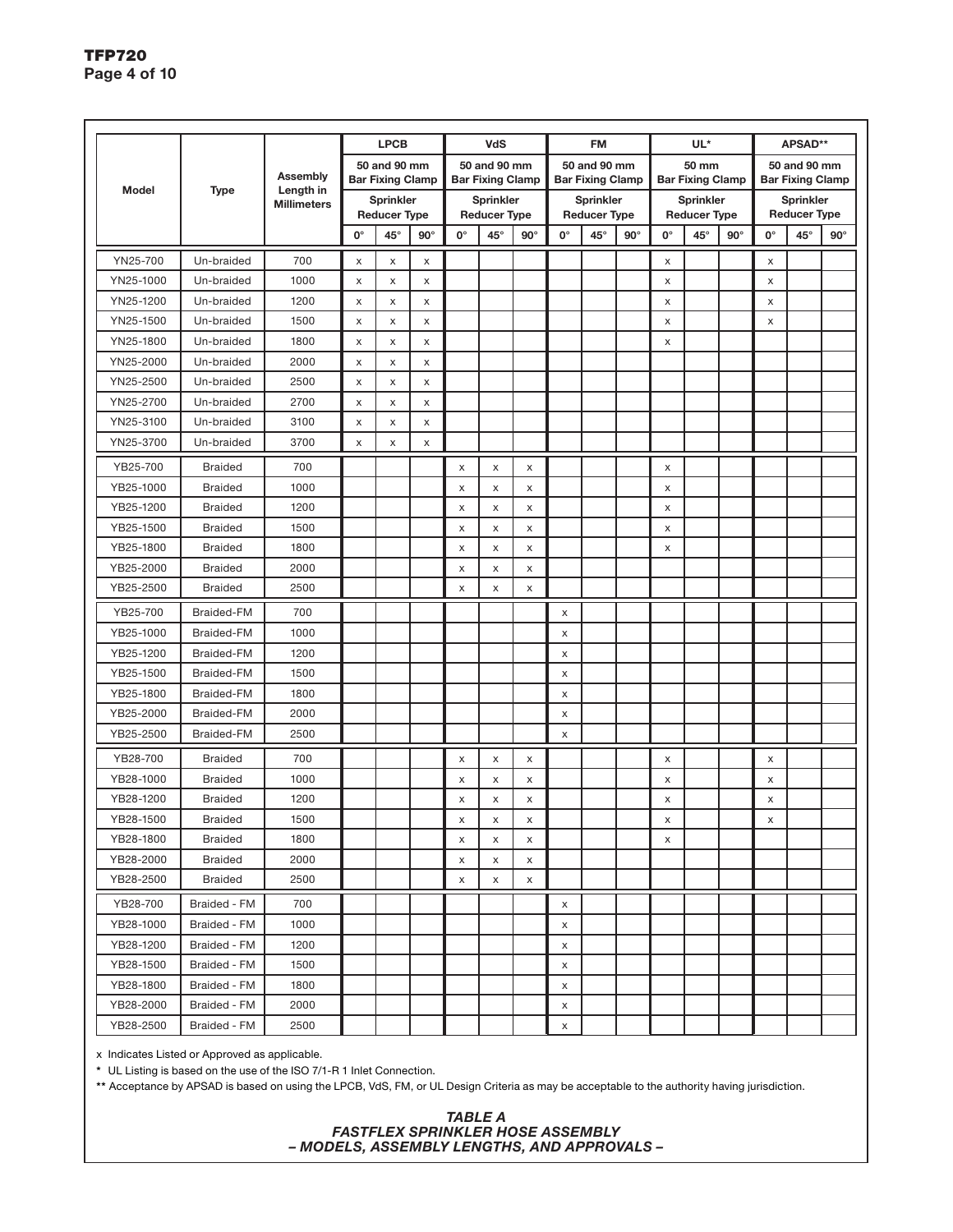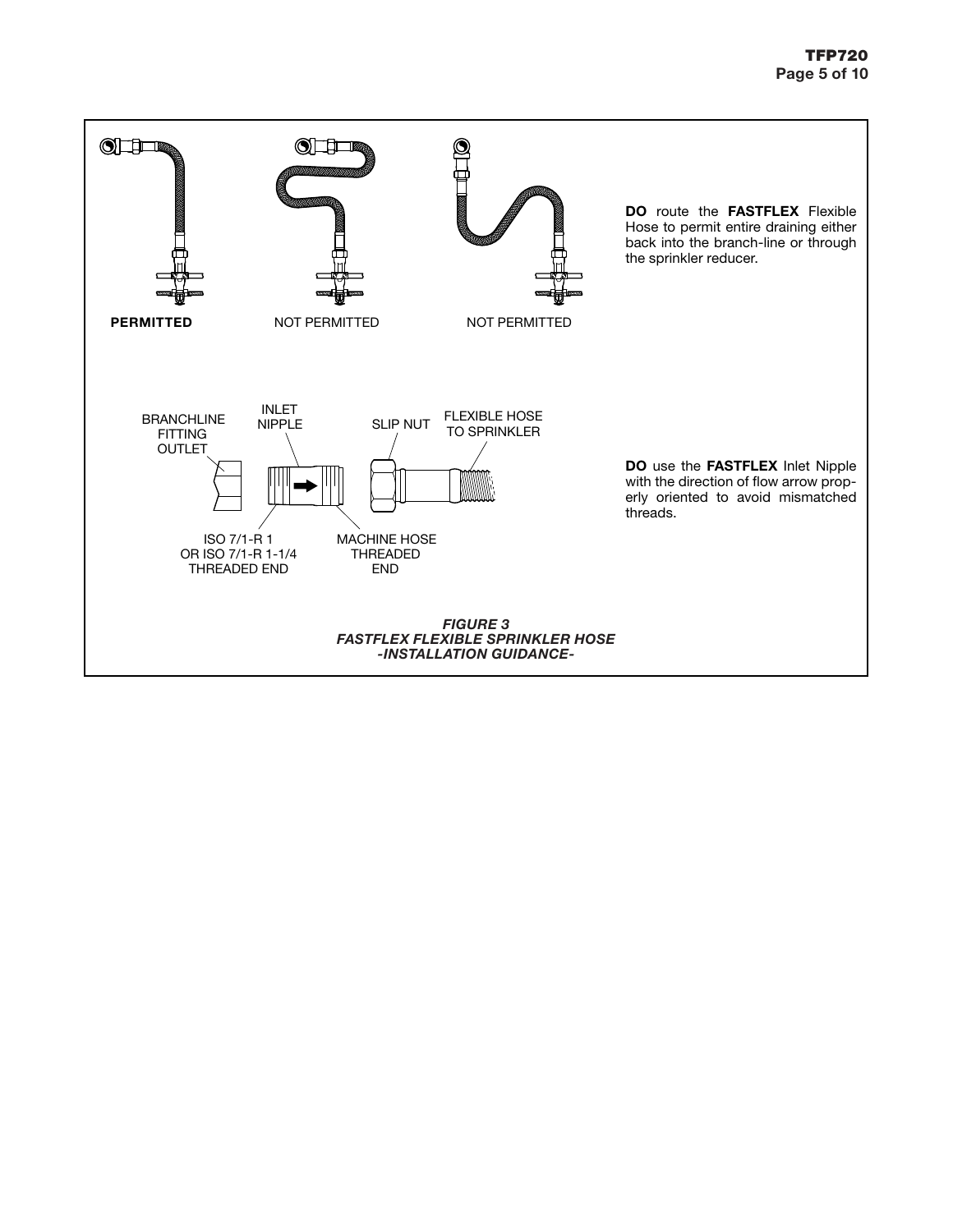# *LPCB - Design Criteria*

- Refer to Table A for Model, Nominal Assembly Length, and Sprinkler Reducer combinations.
- Wet-pipe systems only.
- Maximum service pressure of 16 bar.
- Pendent sprinklers with nominal K57, K80, or K115.
- Maximum ambient temperature of 148°C for YN25.
- Approved as a Type 2 hose of moderate flexibility in accordance with LPS 1261. They may be used in applications where little or mo differential movement between the two ends is expected after installation (e.g., supply to single sprinklers in suspended ceilings).
- Approved for the following locations:

| <b>Assembly</b><br>Length in<br><b>Millimeters</b> | <b>Pre-Calculated</b><br><b>Town Mains</b> | <b>Pre-Calculated</b><br><b>Pumps</b> | Fully<br><b>Hydraulically</b><br>Calculated |
|----------------------------------------------------|--------------------------------------------|---------------------------------------|---------------------------------------------|
| Up to 700                                          | Yes                                        | Yes                                   | Yes                                         |
| Up to 1200                                         | No                                         | Yes                                   | Yes                                         |
| Up to 3700                                         | N٥                                         | N٥                                    | Yes                                         |

- All pipe work supplying **FASTFLEX** in pre-calculated systems shall be sized as distribution mains.
- In suspended ceilings **FASTFLEX** must be installed in accordance with this data sheet.
- In suspended ceiling, sprinkler reducer must be connected to the ceiling support system with brackets supplied. For other applications the installer must supply brackets to ensure sprinkler is secure.
- Minimum bend radius of 55 mm.
- LPCB Friction Loss for YN25.

| <b>Assembly</b><br>Length in<br><b>Millimeters</b> | Number of<br>90° Bends | Equivalent Length* of<br>DN25 Sch. 40 Pipe at<br>C=120 in Meters |
|----------------------------------------------------|------------------------|------------------------------------------------------------------|
| 700                                                | $\overline{2}$         | 8,9                                                              |
| 1000                                               | 2                      | 13,5                                                             |
| 1200                                               | 2                      | 11,9                                                             |
| 1500                                               | 2                      | 18,7                                                             |
| 1800                                               | 3                      | 24,7                                                             |
| 2000                                               | 3                      | 20,7                                                             |
| 2500                                               | 3                      | 21,7                                                             |
| 2700                                               | 3                      | 24,2                                                             |
| 3100                                               | 3                      | 25,9                                                             |
| 3700                                               | 3                      | 30,3                                                             |

\* Add 2,3 meters when using a 45° or 90° sprinkler reducer.

# *VdS - Design Criteria*

- Refer to Table A for Model, Nominal Assembly Length, and Sprinkler Reducer combinations.
- Wet-pipe systems only.
- Maximum service pressure of 16 bar.
- Pendent sprinklers with nominal K57, K80, or K115.
- Maximum ambient temperature of 107°C for YB25 and YB28.
- Approved for use only in the following suspended ceilings:

Odenwald Systems- S3 & S15

Richter Systems- 11.1 - 11.5

 Armstrong Systems- Board and Tegular with panel type "Prima Sahara"

 API Systems- 15/38, 24/38, 24/60, 35/38, and 35/60 with panel type of a.m.

• VdS Friction Loss

 For compensation of pressure loss, the nominal assembly length is to be multiplied by 12. The resulting length will provide pressure drop in equivalent length DN20 (26,9 x 2,3 mm) seamless metal tube per DIN 2448.

- Add 2,3 m when using a 45° or 90° sprinkler reducer.
- Minimum bend radius of 55 mm.
- The tube assembly may not have more than one 90° bend or four 15° bends.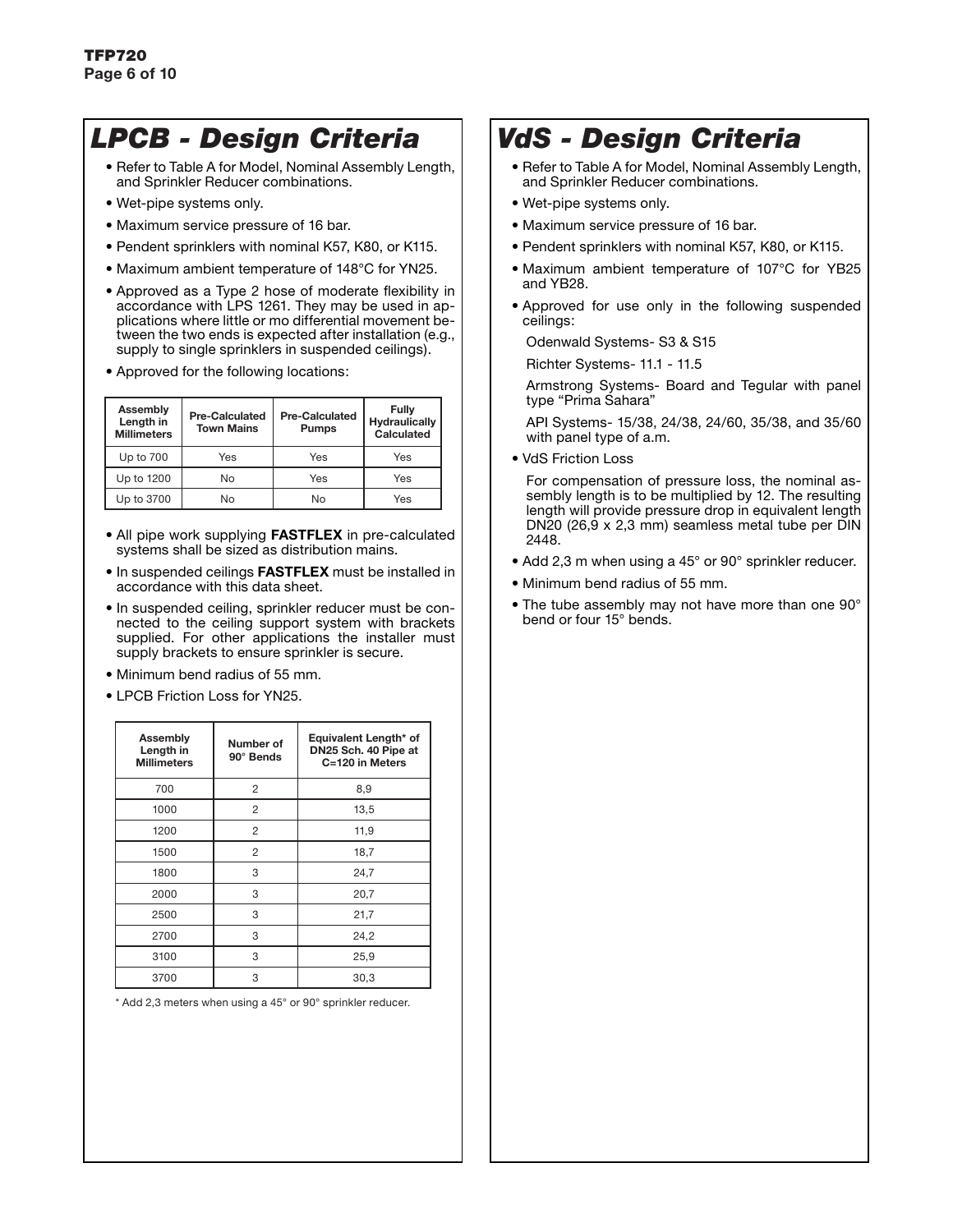# *FM - Design Criteria*

- Refer to Table A for Model, Nominal Assembly Length, and Sprinkler Reducer combinations.
- Wet-pipe systems only.
- Maximum service pressure of 12 bar.
- Pendent sprinklers with a maximum K80 (K5.6) for 1/2 inch NPT or maximum K115 (K8.0) for 3/4 inch NPT.
- Maximum ambient temperature of 107°C for Model YB25 and YB28.
- These connections are designed for use in ceilings with grids that meet ASTM C 635 *(Standard Specification for the Manufacture, Performance, and Testing of Metal Suspension Systems for Acoustical Tile and Lay-in Panel Ceilings)* and ASTM C 636 *(Standard Practice for Installation of Metal Ceiling Suspension Systems for Acoustical Tile and Lay-in Panels)* referenced by IBC. The three structural classifications are the following: Intermediate-Duty Systems and Heavy-Duty Systems. These connections have been approved for use in all Intermediate-Duty and Heavy-Duty structural classifications.
- Minimum bend radius of 150 mm for Model YB28 or 200 mm for Model YB25.
- FM Friction Loss for YB25 and YB28:

|                                                    |                 |                                                | <b>YB25</b>                                                        | <b>YB28</b>                                                        |  |  |  |
|----------------------------------------------------|-----------------|------------------------------------------------|--------------------------------------------------------------------|--------------------------------------------------------------------|--|--|--|
| <b>Assembly</b><br>Length in<br><b>Millimeters</b> | Outlet<br>(NPT) | <b>Number</b><br>of $90^\circ$<br><b>Bends</b> | Equivalent<br>Length of DN25<br>Sch. 40 Pipe at<br>C=120 in Meters | Equivalent<br>Length of DN25<br>Sch. 40 Pipe at<br>C=120 in Meters |  |  |  |
|                                                    | 1/2             | 0                                              | 3,9                                                                | $1,1*$                                                             |  |  |  |
| 700                                                |                 | 1                                              | 5,7                                                                | $1,1*$                                                             |  |  |  |
|                                                    | 3/4             | 0                                              | $3.9*$                                                             | $1,1*$                                                             |  |  |  |
|                                                    |                 | 1                                              | $8,3*$                                                             | $1,6*$                                                             |  |  |  |
|                                                    | 1/2             | 0                                              | $5,7*$                                                             | 1,7                                                                |  |  |  |
| 1000                                               |                 | 1                                              | $7,5*$                                                             | 1,7                                                                |  |  |  |
|                                                    | 3/4             | 0                                              | $5,7*$                                                             | 1,7                                                                |  |  |  |
|                                                    |                 | 1                                              | $9,7*$                                                             | 2,2                                                                |  |  |  |
|                                                    |                 | 0                                              | $6,8*$                                                             | $2,0*$                                                             |  |  |  |
| 1200                                               | 1/2             | 1                                              | $8,6*$                                                             | $2,1*$                                                             |  |  |  |
|                                                    | 3/4             | 0                                              | $7,1*$                                                             | $2,1*$                                                             |  |  |  |
|                                                    |                 | 1                                              | $10,6*$                                                            | $2,6*$                                                             |  |  |  |
|                                                    | 1/2             | 0                                              | $8,6*$                                                             | $2,5*$                                                             |  |  |  |
|                                                    |                 | 1                                              | $10,4*$                                                            | $2,7*$                                                             |  |  |  |
| 1500                                               | 3/4             | 0                                              | $9,3*$                                                             | $2,7*$                                                             |  |  |  |
|                                                    |                 | 1                                              | $12,3*$                                                            | $3,2*$                                                             |  |  |  |
|                                                    | 1/2             | 0                                              | $10,3*$                                                            | $3,0^*$                                                            |  |  |  |
|                                                    |                 | 1                                              | $12,1*$                                                            | $3,2*$                                                             |  |  |  |
| 1800                                               | 3/4             | 0                                              | $11,0*$                                                            | $3,2^{*}$                                                          |  |  |  |
|                                                    |                 | 1                                              | $14,4*$                                                            | $3,8*$                                                             |  |  |  |
|                                                    | 1/2             | 0                                              | $11,5*$                                                            | $3,3*$                                                             |  |  |  |
|                                                    |                 | 1                                              | $13,3*$                                                            | $3,6*$                                                             |  |  |  |
| 2000                                               | 3/4             | 0                                              | $12,5*$                                                            | $3,6*$                                                             |  |  |  |
|                                                    |                 | 1                                              | $15,5*$                                                            | $4,2*$                                                             |  |  |  |
|                                                    | 1/2             | 0                                              | 14,4                                                               | 4,1                                                                |  |  |  |
| 2500                                               |                 | 1                                              | 16,2                                                               | 4,6                                                                |  |  |  |
|                                                    | 3/4             | 0                                              | $16,2*$                                                            | 4,6                                                                |  |  |  |
|                                                    |                 | 1                                              | $18,3*$                                                            | 5,2                                                                |  |  |  |
|                                                    |                 |                                                | *Approximate value based on interpolation and extrapolation.       |                                                                    |  |  |  |

# *UL - Design Criteria*

- Refer to Table A for Model, Nominal Assembly Length, and Sprinkler Reducer combinations.
- Wet-pipe systems only.
- The hose and fittings have limited flexibility and are intended for direct connection to sprinklers in accordance with NFPA 13, 13D, or 13R.
- Maximum service pressure of 13 bar.
- Pendent sprinklers with a maximum K80 (K5.6) for 1/2 inch NPT or maximum K115 (K8.0) for 3/4 inch NPT.
- Maximum ambient temperature of 107°C for Model YB25 and YB28, or maximum ambient temperature of 148°C for Model YN25.
- These connections are designed for use in ceilings with grids that meet ASTM C 635 *(Standard Specification for the Manufacture, Performance, and Testing of Metal Suspension Systems for Acoustical Tile and Lay-in Panel Ceilings)* and ASTM C 636 *(Standard Practice for Installation of Metal Ceiling Suspension Systems for Acoustical Tile and Lay-in Panels)* referenced by IBC. The three structural classifications are the following: Intermediate-Duty Systems and Heavy-Duty Systems. These connections have been approved for use in all Intermediate-Duty and Heavy-Duty structural classifications.

|                                             |                 | <b>Maximum</b>                    | YN25 and YB25                                                             | <b>YB28</b>                                                        |
|---------------------------------------------|-----------------|-----------------------------------|---------------------------------------------------------------------------|--------------------------------------------------------------------|
| Assembly<br>Length in<br><b>Millimeters</b> | Outlet<br>(NPT) | <b>Number</b><br>of 90°<br>Bends* | <b>Equivalent</b><br>Length of DN25<br>Sch. 40 Pipe at<br>C=120 in Meters | Equivalent<br>Length of DN25<br>Sch. 40 Pipe at<br>C=120 in Meters |
| 700                                         | 1/2             | $\overline{2}$                    | 6,7                                                                       | 3,0                                                                |
|                                             | 3/4             | $\overline{c}$                    | 8,5                                                                       | 4,9                                                                |
|                                             | 1/2             | $\overline{2}$                    | 9,8                                                                       | 4,9                                                                |
| 1000                                        | 3/4             | 2                                 | 11,6                                                                      | 7,0                                                                |
|                                             | 1/2             | 2                                 | 12,5                                                                      | 6,1                                                                |
| 1200                                        | 3/4             | $\overline{2}$                    | 14,6                                                                      | 7,6                                                                |
|                                             | 1/2             | $\overline{2}$                    | 14,9                                                                      | 7,0                                                                |
| 1500                                        | 3/4             | $\overline{2}$                    | 16,5                                                                      | 8,5                                                                |
|                                             |                 | $\overline{2}$                    | 18,3                                                                      | 7,9                                                                |
|                                             | 1/2             | 3                                 | 20,4                                                                      | 9,8                                                                |
| 1800                                        |                 | $\overline{2}$                    | 20,4                                                                      | 10,1                                                               |
|                                             | 3/4             | 3                                 | 22,6                                                                      | 11,6                                                               |

• Minimum bend radius of 76 mm.

**\*** Information in this column indicates the maximum number of allowable bends and that hoses are installed with at least one bend.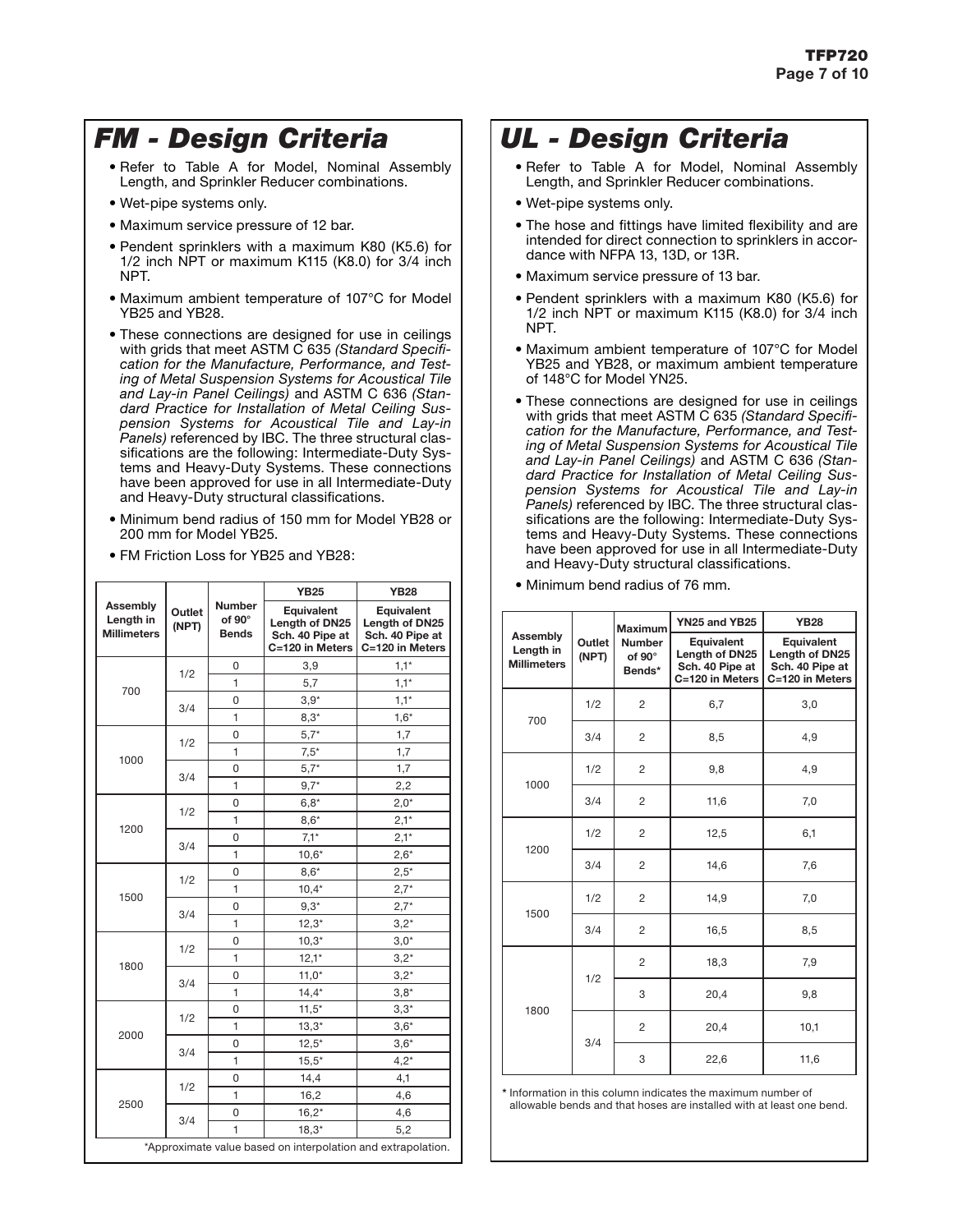# *Installation*

The Tyco® **FASTFLEX** Flexible Sprinkler Hose as shown in Figure 1, is to be installed with the following instructions.

# *notice*

*Flexible Hoses are intended only to connect sprinklers directly to system piping; for an example, refer to Figure 1. Flexible Hoses cannot be joined together to form longer hoses. Joining Flexible Hoses together creates an assembly with "unknown performance" that has not been accounted for in system calculations or safe product performance.*

**Step 1.** Review the Design Criteria section that applies to the Approval agency recognized by the authority having jurisdiction, as well as Figure 3 that provides "Installation Guidance".

**Step 2.** Determine the approximate place where the sprinkler will be located. The Support Bar is 700 mm long and shall be mounted on the 600 mm width of the ceiling grid. The sprinkler should be located as close as possible to the center of the distance between ceiling grid t-bars.

**Step 3.** Slide the Reducer Bracket onto the Support Bar. Loosely attach the Reducer Bracket and the two Bar Fixing Clamps on the Support Bar and place the Bar Fixing Clamps such that the Support Bar crosses the location where the sprinkler will be located.

**Step 4.** Attach one end of the Flexible Hose onto the sprinkler reducer. Applying the wrench to the Slip Nut, and not to the Flexible Hose, tighten to a maximum torque of 35 Nm.

**Step 5.** Attach the Inlet Nipple on to the branch line. Ensure that the arrow is in the appropriate direction of flow to the sprinkler and to use pipe thread sealant at the connection to the branch line.

Attach one end of the Flexible Hose on to the Inlet Nipple. Applying the wrench to the Slip Nut, and not to the Flexible Hose, tighten to a maximum torque of 35 Nm. Do not twist the Flexible Hose.

**Step 6.** Bend the Flexible Hose into a curve(s) that locates the Sprinkler Reducer at the other end of the Flexible Hose in the area where the sprinkler will be located. The tube arc should not be twisted, and the arc should be as large and smooth as possible.

# *notice*

*For minimum bend criteria, refer to the Design Criteria section that applies to the Approval agency recognized by the authority having jurisdiction.*

*A bend radius smaller than provided by the minimum bend criteria may adversely effect the friction loss specifications stated by the approval laboratory.* 

For assembly lengths greater than 1800 mm the Flexible Hose shall be supported to the structure to ensure that the maximum unsupported length does not exceed 1800 mm. In these cases, it is recommended that the tube be secured to a fixed mounting point every 600 mm, in order to provide a more stable installation.

For installations per LPCB, all bends greater than 45° shall be fitted with a MRI55 Plastic Clip Minimum Radius Indicator (Refer Figure 4).

**Step 7.** Insert the Sprinkler Reducer into the Reducer Bracket. Locate the Reducer Bracket and Sprinkler Reducer where the sprinkler will be, and loosely tighten the Butterfly Bolt on the Reducer Bracket.

**Step 8.** Attach the sprinkler to the Sprinkler Reducer. Put a wrench on the Sprinkler Reducer to counteract the tightening torque and prevent the Flexible Hose from twisting. Reference the sprinkler manufacturer's sprinkler data sheet for appropriate sprinkler tightening torque, sprinkler wrench, and other guidance.

**Step 9.** Verify that the Sprinkler Reducer is seated in the Reducer Bracket. Precisely locate the sprinkler in all three axes in accordance with the sprinkler manufacturer's data sheet. Tighten the Butterfly Bolts on the Bar Fixing Clamps and the Reducer Bracket. The tightening torque for the Bar Fixing Clamp fastener is 4,5 to 5,7 Nm, and the tightening torque for the Reducer Bracket fastener, is a minimum of 2,3 Nm.

**Step 10.** After tightening all the Butterfly Bolts, verify that the sprinkler is properly located in accordance with the manufacture's instructions. If not, loosen the Butterfly Bolts and readjust as required.

# *Care and Maintenance*

The owner is responsible for the inspection, testing, and maintenance of their fire protection system and devices in compliance with this document, as well as with the applicable standards of the authorities having jurisdiction. The installing contractor or product manufacturer should be contacted relative to any questions.

It is recommended that automatic sprinkler systems be inspected, tested, and maintained by a qualified Inspection Service in accordance with local requirements and/or national codes.

# *notice*

*Before closing a fire protection system control valve for inspection or maintenance work on the fire protection system that it controls, permission to shut down the effected fire protection system must first be obtained from the proper authorities and all personnel who may be affected by this action must be notified.* 

*After placing a fire protection system in service, notify the proper authorities and advise those responsible for monitoring proprietary and/or central station alarms.*

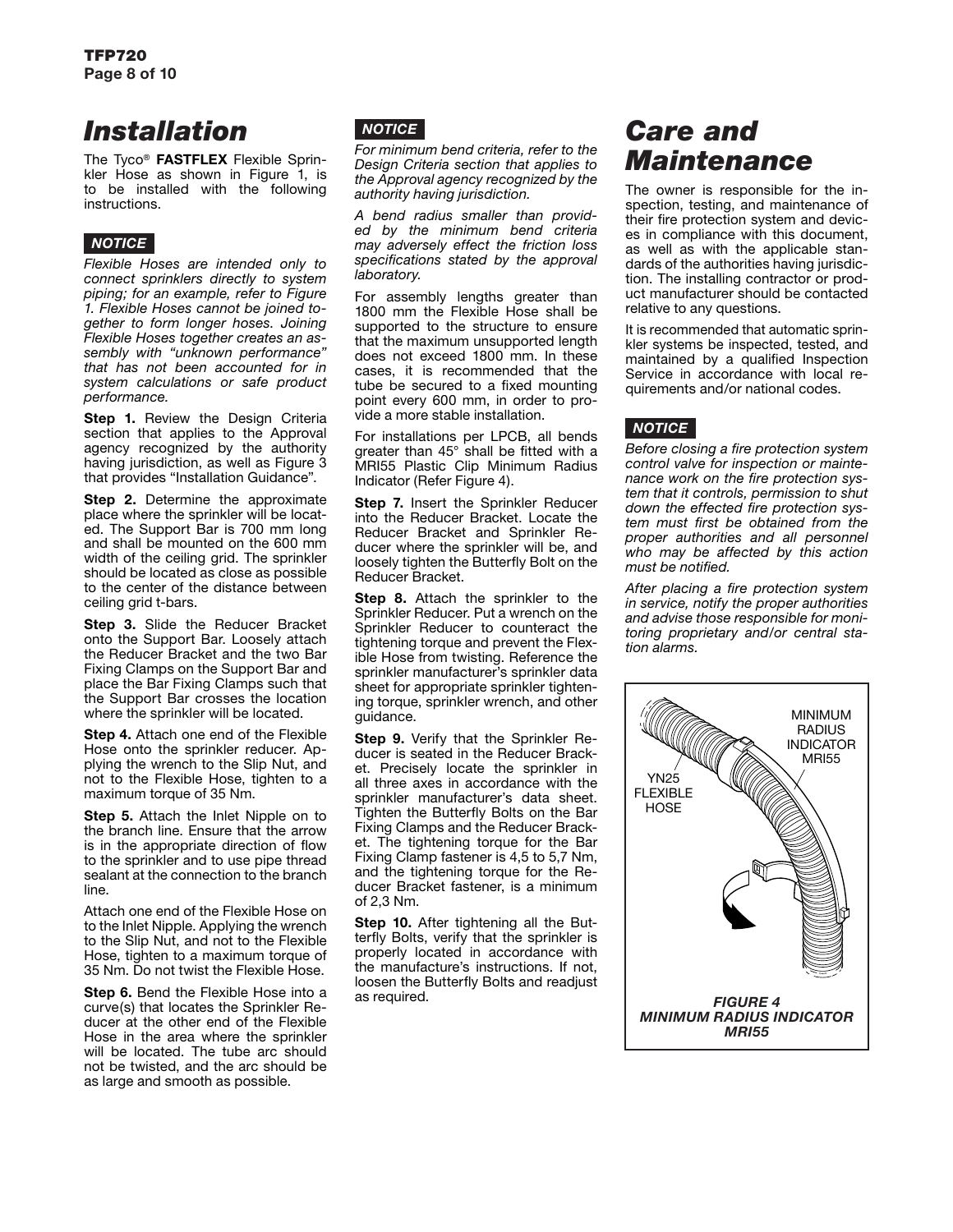# *Limited Warranty*

Products manufactured by Tyco Fire Suppression & Building Products (TFSBP) are warranted solely to the original Buyer for ten (10) years against defects in material and workmanship when paid for and properly installed and maintained under normal use and service. This warranty will expire ten (10) years from date of shipment by TFSBP. No warranty is given for products or components manufactured by companies not affiliated by ownership with TFSBP or for products and components which have been subject to misuse, improper installation, corrosion, or which have not been installed, maintained, modified or repaired in accordance with the standards recognized by the Approval agency, as well as the standards of any other Authorities Having Jurisdiction. Materials found by TFSBP to be defective shall be either repaired or replaced, at TFSBP's sole option. TFSBP neither assumes, nor authorizes any person to assume for it, any other obligation in connection with the sale of products or parts of products. TFSBP shall not be responsible for sprinkler system design errors or inaccurate or incomplete information supplied by Buyer or Buyer's representatives.

In no event shall TFSBP be liable, in contract, tort, strict liability or under any other legal theory, for incidental, indirect, special or consequential damages, including but not limited to labor charges, regardless of whether TFSBP was informed about the possibility of such damages, and in no event shall TFSBP's liability exceed an amount equal to the sales price.

### The foregoing warranty is made in lieu of any and all other warranties, express or implied, including warranties of merchantability and fitness for a particular purpose.

This limited warranty sets forth the exclusive remedy for claims based on failure of or defect in products, materials or components, whether the claim is made in contract, tort, strict liability or any other legal theory.

This warranty will apply to the full extent permitted by law. The invalidity, in whole or part, of any portion of this warranty will not affect the remainder.

# *Ordering Procedure*

When placing an order, indicate the full product name. Contact your local distributor for availability.

### **Flexible Hose Assembly\***

Specify: Model (from Table A) **FASTFLEX** Flexible Hose Assembly with (specified) length, and (50 or 90 mm) Bar Fixing Clamps, P/N (specify):

\*The FASTFLEX Flexible Hose Assembly includes the following items:

- Flexible Hose
- Inlet Nipple, ISO 7/1-R 1
- Straight Sprinkler Reducer, 1/2" NPT
- Reducer Bracket
- Bar Fixing Clamps
- Support Bar

### **Model YN25, Un-braided, 50 mm Clamps**

(LPCB to 3700 mm, UL to 1800 mm, and APSAD to 1500 mm; Refer to Table A for details)

|  |  |  |  |  |  |  |  |  |  |  | $1000 P/N YN251000$ |
|--|--|--|--|--|--|--|--|--|--|--|---------------------|
|  |  |  |  |  |  |  |  |  |  |  |                     |
|  |  |  |  |  |  |  |  |  |  |  | $1500$ P/N YN251500 |
|  |  |  |  |  |  |  |  |  |  |  |                     |
|  |  |  |  |  |  |  |  |  |  |  |                     |
|  |  |  |  |  |  |  |  |  |  |  |                     |
|  |  |  |  |  |  |  |  |  |  |  |                     |
|  |  |  |  |  |  |  |  |  |  |  |                     |
|  |  |  |  |  |  |  |  |  |  |  |                     |

**Model YN25, Un-braided, 90 mm Clamps**

(LPCB to 3700 mm and APSAD to 1500 mm; Refer to Table A for details)

| 700 P/N YN250700C    |  |
|----------------------|--|
|                      |  |
|                      |  |
|                      |  |
|                      |  |
|                      |  |
|                      |  |
|                      |  |
| $3100$ P/N YN253100C |  |
| $3700$ P/N YN253700C |  |

**Model YB28, Braided, 50 mm Clamps** 

(VdS to 2500 mm, UL to 1800 mm, and APSAD to 1500 mm; Refer to Table A for details)

| 700 P/N YB280700 |  |
|------------------|--|
|                  |  |
|                  |  |
|                  |  |
|                  |  |
|                  |  |
|                  |  |

#### **Model YB28, Braided - FM, 50 mm Clamps**

|  |  | (FM to 2500 mm; Refer to Table A for details) |  |
|--|--|-----------------------------------------------|--|
|--|--|-----------------------------------------------|--|

| $1200$ P/N YB281200-F |  |
|-----------------------|--|
|                       |  |
|                       |  |
| $2000$ P/N YB282000-F |  |
| $2500$ P/N YB282500-F |  |

### **Inlet Nipple**

Specify: (25 mm or 28 mm) hose thread **FASTFLEX** Inlet Nipple with (ISO 7/1- R1 or ISO 7/1-R1-1/4) inlet thread connection, P/N (specify):

| 25 mm Hose Thread                  |  |
|------------------------------------|--|
| $ISO 7/1-R 1    P/N HOSENIP25$     |  |
| $ISO 7/1-R 1-1/4   P/N HOSENIP25R$ |  |
| 28 mm Hose Thread                  |  |
| $ISO 7/1-R1$ P/N HOSENIP28         |  |
| ISO 7/1-R 1-1/4 P/N HOSENIP28R     |  |

### **Sprinkler Reducer**

Specify: (Straight, 45 Degree, or 90 Degree) for (25 mm or 28 mm hose threads) **FASTFLEX** Sprinkler Reducer with (ISO 7/1-Rc 3/8, 1/2 inch NPT, or 3/4 inch NPT) outlet thread connection, P/N (specify):

#### **Straight**

| 25 mm Hose Thread                                       |  |
|---------------------------------------------------------|--|
|                                                         |  |
| 1/2 inch NPT $\ldots \ldots \ldots \ldots$ P/N RBR120   |  |
| $3/4$ inch NPT $\ldots \ldots \ldots \ldots$ P/N SBR120 |  |

#### **28 mm Hose Thread**

| $ISO 7/1-RC 3/8$ P/N PBR28120                      |  |
|----------------------------------------------------|--|
| $1/2$ inch NPT $\ldots \ldots \ldots$ P/N RBR28120 |  |
| $3/4$ inch NPT $\ldots \ldots \ldots$ P/N SBR28120 |  |

### **45 Degree**

| 25 mm Hose Thread                                                   |  |
|---------------------------------------------------------------------|--|
| ISO 7/1-Rc 3/8. P/N PBAR45                                          |  |
| $1/2$ inch NPT $\ldots \ldots \ldots \ldots$ . P/N RBAR45           |  |
| $3/4$ inch NPT $\ldots$ , $\ldots$ , $\ldots$ , $\ldots$ P/N SBAR45 |  |
| 28 mm Hose Thread                                                   |  |
| ISO 7/1-Rc 3/8. P/N PB28AR45                                        |  |
| $1/2$ inch NPT $\ldots \ldots \ldots \ldots$ P/N RB28AR45           |  |
| 3/4 inch NPT P/N SR28AR45                                           |  |

#### **90 Degree**

| 25 mm Hose Thread                                         |  |
|-----------------------------------------------------------|--|
| ISO 7/1-Rc 3/8P/N PBAR90                                  |  |
| $1/2$ inch NPT $\ldots \ldots \ldots \ldots$ . P/N RBAR90 |  |
| $3/4$ inch NPT $\ldots \ldots \ldots \ldots$ P/N SBAR90   |  |
|                                                           |  |
| 28 mm Hose Thread                                         |  |
| ISO 7/1-Rc 3/8. P/N PB28AR90                              |  |
| $1/2$ inch NPT $\ldots \ldots \ldots \ldots$ P/N RB28AR90 |  |

### **Bar Fixing Clamps**

Specify: **FASTFLEX** (50 mm or 90 mm) Bar Fixing Clamps, P/N (specify):

#### **Minimum Radius Indicator**

Specify: MRI55 Plastic Clip Minimum Radius Indicator of 55 mm to be attached to Sprinkler Hose YN25, P/N MRI55.

*Note: For installations per LPCB, all bends greater than 45° shall be fitted with a MRI55 Plastic Clip Minimum Radius Indicator. (Refer to Figure 4.)*